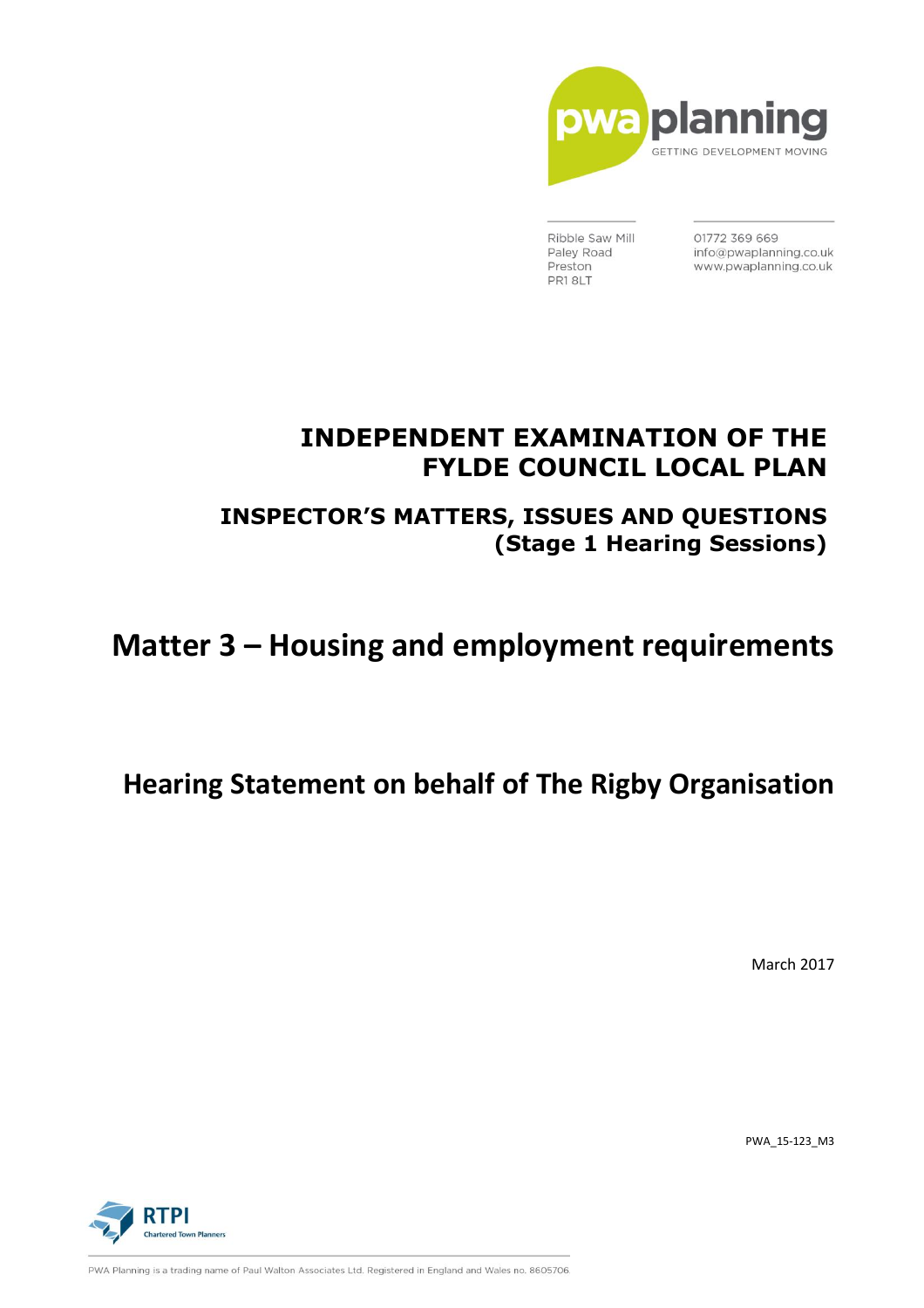

### **1. INTRODUCTION**

- 1.1. PWA Planning is retained by The Rigby Organisation (RO) in respect of a number of sites across Fylde Borough, including land within Wrea Green as well as land close to Junction 3 of the M55 Motorway and north of Kirkham / Wesham.
- 1.2. On behalf of RO additional employment land allocations are sought close to M55 Junction 3 as well as additional housing land allocations within the key settlement of Wrea Green.
- 1.3. The statement responds to selected questions set out within Matter 3 of the Inspector's Matters, Issues and Questions. The responses should be read together with the comments previously provided on the submission version of the Local Plan.
- 1.4. This statement is intended to follow the format provided by the Inspector in her MIQs document dated 06 February 2017.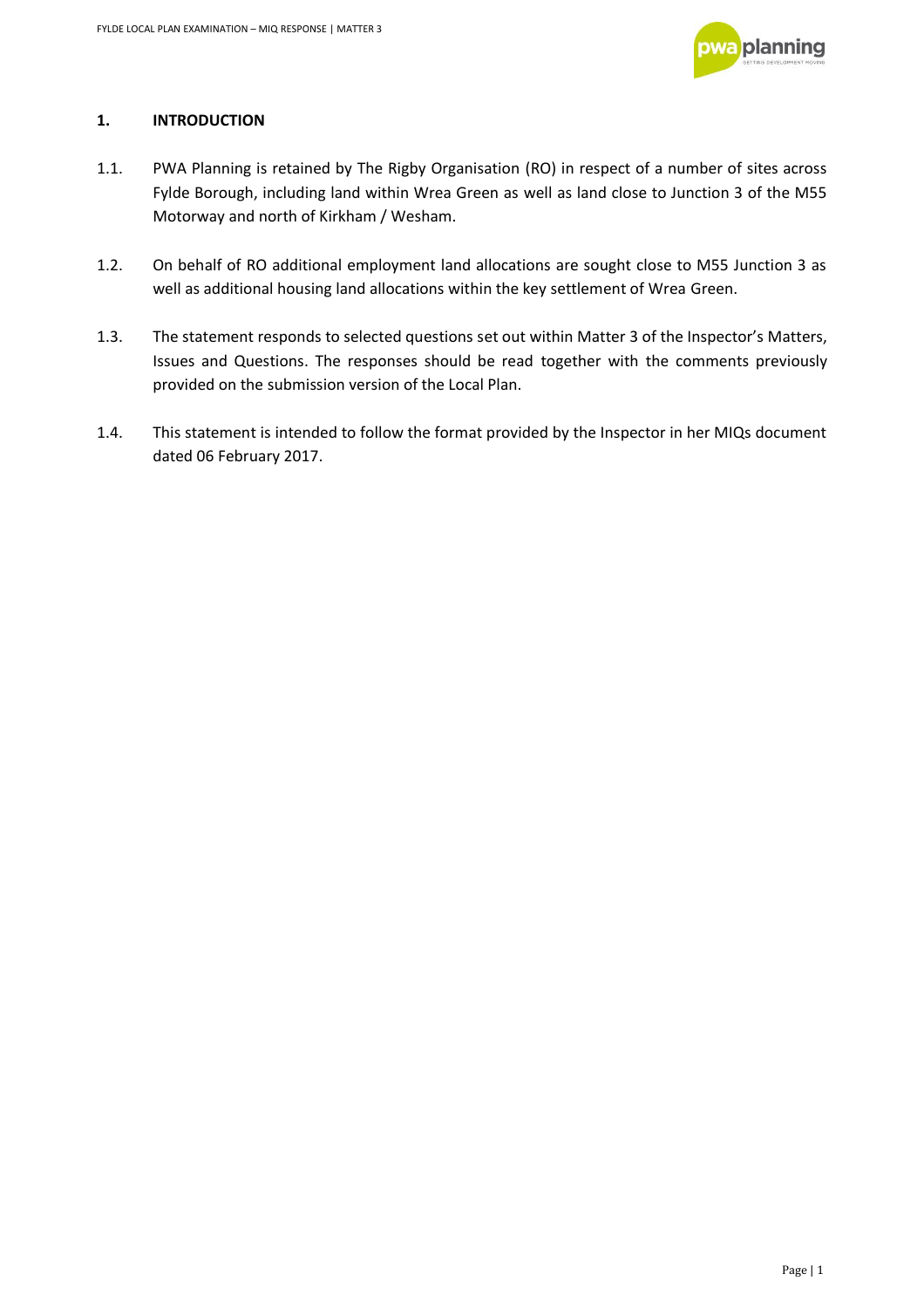

#### **Matter 3 – Housing and employment requirements**

**Issue 5 – Is the identified overall housing requirement of 7,768 dwellings (370 dwellings per annum) over the Plan period justified and consistent with national policy?** 

#### **Question 23.**

**Does the Council's evidence support the use of the figure of 370 dwellings per annum (dpa) as its housing requirement in the Plan? In particular:** 

#### *a. Is it a soundly based figure, supported by robust evidence?*

1.5. As is evidenced by reference to our previous submissions and those contained within our responses to the other matters, it is considered that the figure of 370 dpa is NOT soundly based and is NOT supported by robust evidence.

#### *b. Will it ensure that the Plan meets the full objectively assessed housing needs identified in the SHMA?*

1.6. No. It is likely to result in a significant shortfall in meeting the full objectively assessed housing needs.

#### *c. Will it significantly boost housing supply?*

- 1.7. It is of course acknowledged that the figure exceeds recent annual completions by some margin, however past completion rates have consistently failed to meet identified requirements. It is difficult to accept that, in failing to meet the full objectively assessed housing needs identified in the SHMA, that the figure of 370 dpa will significantly boost housing supply. It would seem reasonable to assume that the significance of the boost in supply should be assessed against the FOAHN and only a figure which achieves this can be said to meet this test.
- 1.8. By contrast a much-increased figure at the upper end, if not above, the identified range set out in the SHMA will certainly more significantly boost housing supply whilst achieving the more fundamental aims required of a local plan.

#### **Question 24.**

**The soundness of specific land allocations and deliverability of sites to meet the housing requirement will be considered at Stage 2 of the Examination. However, on the basis of the Plan as submitted does it confirm that there is:** 

## *a. a supply of specific deliverable sites to meet the housing requirement for five years from the point of adoption; and*

1.9. Whilst the Council considers that allocations within the plan show a supply of specific deliverable sites to meet the housing requirement for five years, the method by which the Council has arrived at this assessment remains lacking in clarity and in some respects does not follow best practice. Even accepting an annual requirement of 370dpa, the Council has sought to make-up the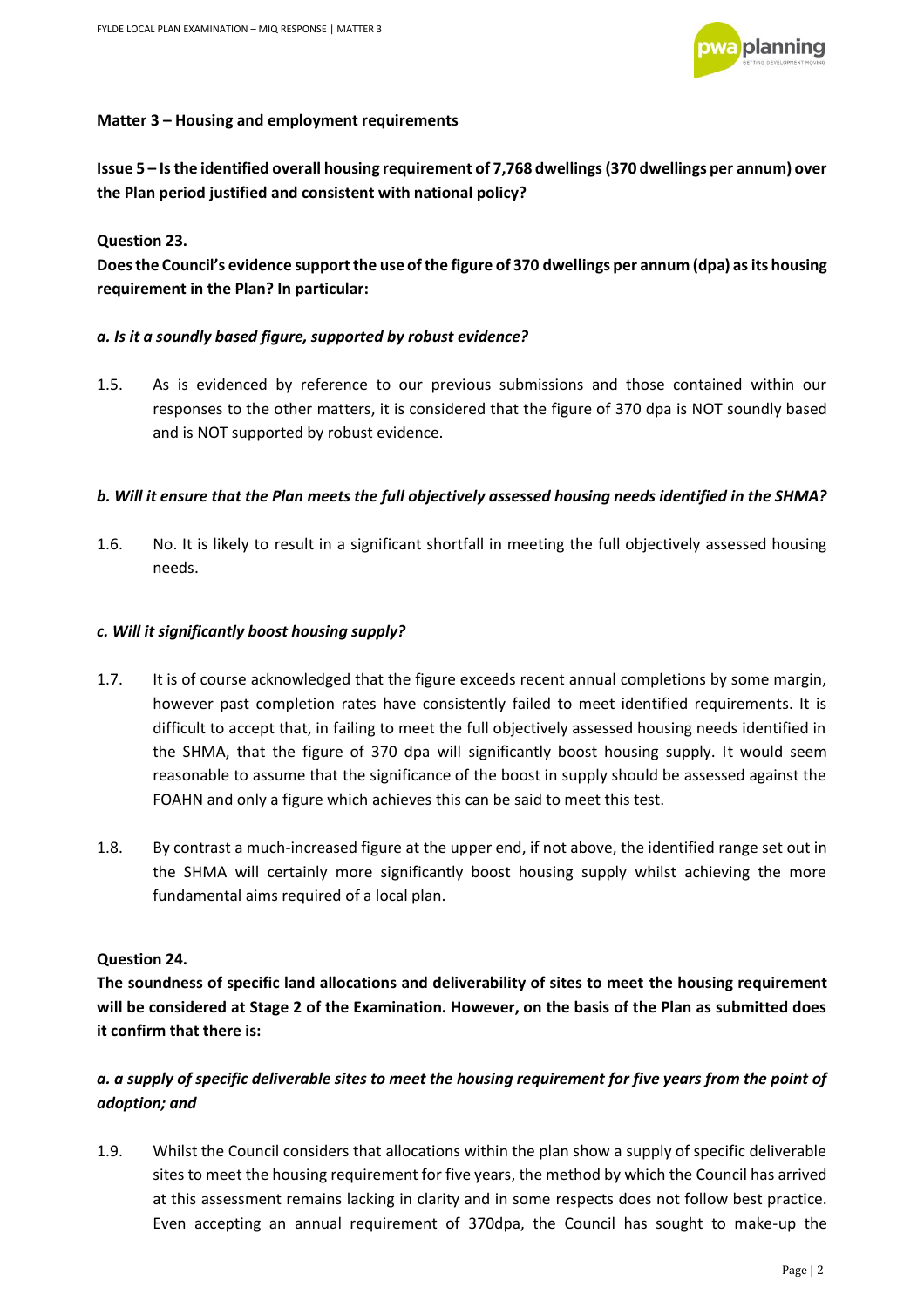

considerable backlog since the start of the plan over the remainder of the plan period. Other methods of assessing the 5 year housing supply might suggest that this backlog ought properly to be addressed in the proceeding five years, in addition to which the buffer of 20% then ought to be applied. This results in an increased 5 year requirement which is better aligned to the need to boost significantly the supply of housing.

- 1.10. It is also not clear that the Council's assumptions on build-out rates and development start dates are realistic. The reliance on a number of large sites with some significant infrastructure constraints adds to the uncertainty regarding the accuracy of the assumptions. In particular it is understood that Queensway and Whyndyke Garden Village are already subject to slippage and are substantially behind the projected rate of development.
- 1.11. Combining the requirement and supply side issues, would suggest that the Council will in fact be unable to demonstrate a supply of specific, deliverable sites to meet the housing requirement for five years from the point of adoption.

## *b. a supply of specific, developable sites or broad locations for growth for years 6-10 from the point of adoption?*

1.12. Similar concerns exist in respect of the 6-10 year supply, where the reliance on a much smaller number of larger sites increases significantly. Failure to deliver or significant slippage will leave the Council unable to meet its housing needs.

## *c. If you contend that the plan would not provide for either (a) or (b) above (or both) could the Plan be appropriately modified to address this?*

1.13. We consider that additional housing allocations are required to address the concerns. The addition of further land allocations in other appropriate locations across the Borough would ensure that there is a greater prospect of minimising the chances that the housing needs will not be met. It will also provide greater levels of flexibility and choice, as highlighted in NPPF.

**Issue 6 – Whether the amount of employment land (60.6 ha gross as set out in Policy DLF1 and 62 ha net in Policy EC1) is appropriate to meet the objectively assessed needs of the Borough.** 

#### **Question 25**

**Whilst the soundness of individual employment sites will be considered at Stage 2 of the Examination, is the amount of land justified, consistent with national policy and supported by robust and credible evidence?** 

- 1.14. We do not object to the identified requirement for employment land within the Local Plan, which we believe to be consistent with one of the scenarios examined in the Employment and Premises Study.
- 1.15. However as stated within our comments in relation to the submission version of the Local Plan, we believe that the spatial distribution of new employment allocations is inappropriate and will not fully meet the needs of the Borough. Of the total 62 hectares of new employment land allocations, some 49.5 hectares (82.5%) is located in the Fylde / Blackpool periphery Strategic